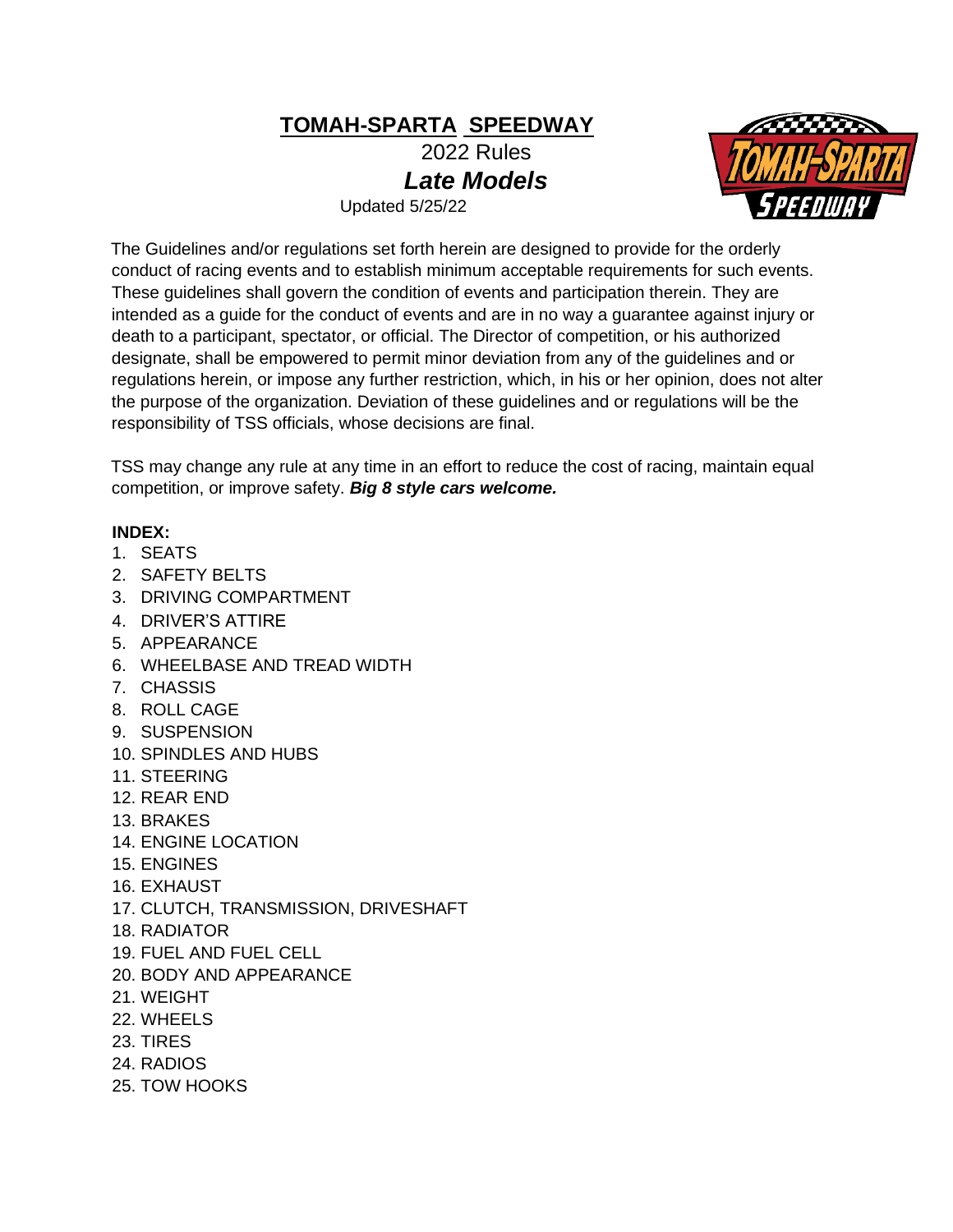26. BATTERY 27. TRANSPONDER 28. CHAMPIONSHIP POINTS 29. TEAM DRIVING 30. PENALTIES

- **1. SEATS** Approved aluminum driver's seat required. Seat must be fastened to frame/roll cage and located to give adequate distance from driver's arm to door bars. Shoulder supports on right and left sides of seat and head support on right are required. Full containment seats recommended.
- **2. SAFETY BELTS** Minimum 3-inch wide lap belt, 3-inch wide shoulder harness and submarine (crotch) strap required. Belts must be anchored to roll cage or frame. Grade "5" bolts and hardware required. Shoulder harness must not be anchored lower than 2" below drivers shoulder height. Belts must be dated **2017** or newer. 6-point belts (double crotch strap) are recommended.
- **3. DRIVING COMPARTMENT** Cockpit must be completely sealed off from engine compartment and fuel cell. Padding required around driver including steering post. Securely mounted fully charged fire extinguisher with visible dial type gauge required, (fire systems recommended). Ribbon or mesh type window net required, with belt buckle release located at top/front. Clearly labeled push-pull or toggle type kill switch accessible from both sides of car required. No suspension components including stabilizer bar can be adjustable from the driving compartment. No carbon fiber interior components will be allowed. Likewise, no carbon fiber or titanium components allowed anywhere on car. No digital gauges (including tach), no electronic monitoring devices (data loggers) capable of storing or transmitting information. Memory recall analog tach allowed. All wiring must be visible for inspection.
- **4. DRIVER'S ATTIRE** Complete approved fire retardant driving suit and gloves required. Eye protection and a Snell SA-2010 (SFI 31.1 2010) helmet or newer required. SFI-38.1 Head and Neck restraints recommended. Fireproof shoes recommended. MIS officials will inspect items related to safety, but ultimately it is the responsibility of the driver to monitor, maintain and update their safety equipment.
- **5. APPEARANCE** A professional appearing paint job in an attractive color required. All lettering must be professional and in good taste. Numbers: 18" on both doors, and roof, readable from the right side. 1" square rub rails allowed, mounted within 3" of ends & ends must be tapered and capped. Division sponsor decal must be displayed on top of windshield.

**6. WHEELBASE & TREAD WIDTH** Minimum wheelbase 103", maximum wheelbase 105". Maximum tread width 65", measured with frame set at 4" center to center of tires at spindle height (front and rear).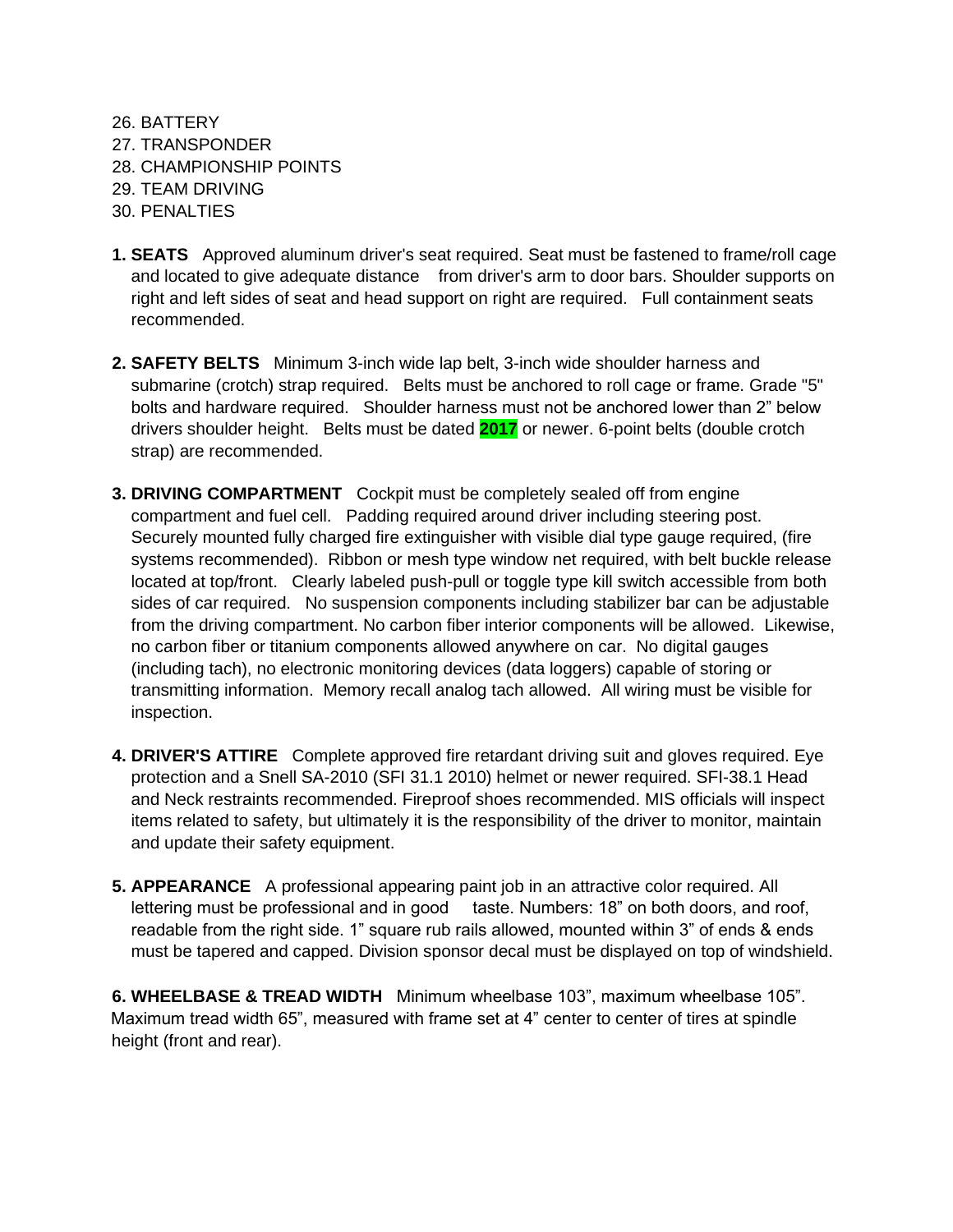- **7. CHASSIS** Tube or stock stub allowed. Frame rails must be a min. 2" x 3" x .125" wall tubing. There is NO minimum ground clearance rule, chassis may be placed on 4" blocks to confirm correct height of body components and additional measurements. Excessive sparking will result in black flag.
- **8. ROLL CAGE** All roll cage tubing must be at least 1 3/4" x .090" wall. Welded gussets required on all joints. At least four evenly spaced horizontal door bars required on left, and three on right side. X-configuration on right side, counts as one bar. All door bars must be mounted to the frame rails and the main roll cage uprights. Door bars must be connected with a minimum of two equally spaced vertical tubes. Left side door bar deflector plates of at least 1/8" steel required. Diagonal bar in top hoop required. Floor pan under driver must be heavygauge steel. 1/8" protector plate in front of left rear trailing arm required (or may be boxed).
- **9. SUSPENSION** Conventionally mounted 5" springs or coil over type suspensions. Spring must be magnetic steel, with a minimum 2.5" diameter, a minimum 8" height, all rungs must be the same diameter, with maximum retail price of \$100. Steel or aluminum bodied, nonadjustable shocks (maximum retail of \$200), FROM LIST BELOW OF APPROVED SHOCKS:

AFCO: SERIES 13T, R, S, 21

BILSTEIN: SERIES SZ, SN

CARRERA: SERIES 62, 65, 67

PRO: SERIES A, AC, TA (STEEL), PG

QA1: SERIES 21, 50

ARS: SERIES 2000 GENESIS: SERIES GSO

INTEGRA: SERIES 431

KONI: 30 SERIES Part Numbers 7325, 7436, 7499, 7647, 9325, 9436 (adjustable, nonrebuildable) mandatory 7" on the front and 7" or 9" on rear only, bump stop enclosed in KONI package will NOT be allowed. Cars with KONI package on all corners receive a 25 lb. weight break. Manufacturers components must be used, valving optional. Post race shock disassembly is the responsibility of the owner/crew chief. Bring tools or make arrangements. No bump-stops/rubbers, compression/rebound-limiting or coil bind set-ups. Maximum allowed is one conventional (single coil) spring rubber per spring. Maximum of one shock / spring per wheel. Rear suspension must be solidly mounted with heim joints only, (no rubber bushings). No lift bar, fifth coil or other spring-loaded/hydraulic suspension device allowed. No rear stabilizer bars.

- **10. SPINDLES & HUBS** Any steel spindle allowed. Aluminum steering arm and ball joint mounts allowed. Aftermarket hubs required, no oil filled hubs allowed, maximum MSRP \$325. Wheel studs, 5/8" minimum diameter, must be long enough for threads to show on outside of lug nuts, lug nuts must be steel. No gun-drilled studs permitted. No weight penalty for wide five hubs.
- **11. STEERING** Rack & Pinion or steering box with center link style only. No electric power steering units. Quick release steering wheel hub required. Steering column must incorporate a minimum of two U-Joints. Collapsible steering shaft recommended.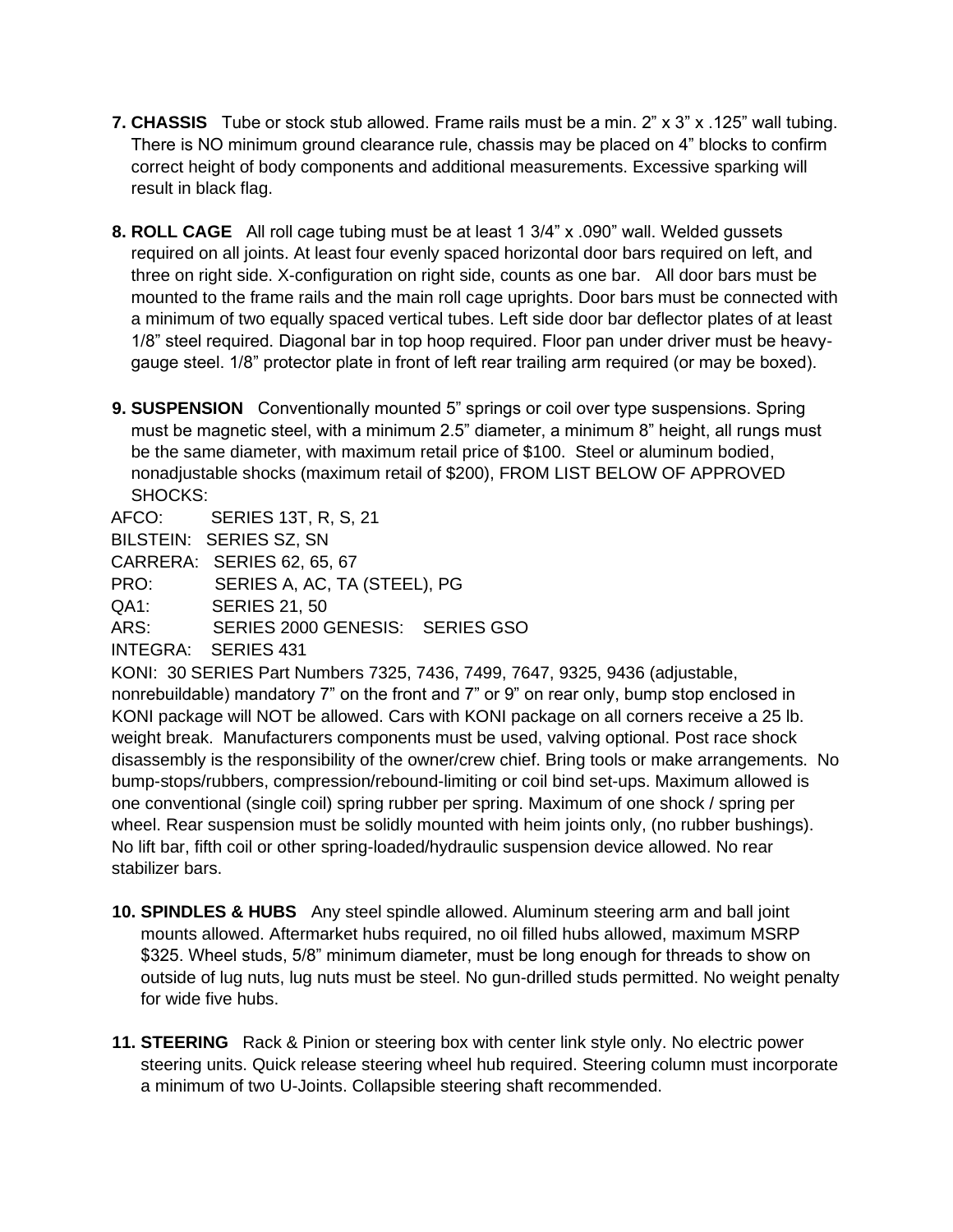**12. REAR END** Stock or rear spur gear type quick change units with steel tubes: no mini type (8.5" or less) quick change. Maximum camber 1/2 degree. Spool, Detroit Locker (ratchet type), and Torque Sensing, differentials are permitted. One-piece straight spline drive plates only. Drain plugs must be safety wired. Magnetic steel axles only (min 1.125 O.D.), gun drilled allowed (same I.D. and O.D. left and right), No crowned or traction (wrap-up) axles allowed. Cars with a spool receive a 25 lb weight break. No weight penalty for Detroit Locker (ratchet type) maximum MSRP \$700. Torque sensing differentials, will NOT be allowed.

- **13. BRAKES** Four wheel brakes required at all times. Single, dual, or four piston (steel or aluminum) calipers with maximum retail price of \$190. Maximum diameter 12 1/4" rotors. No drilling or drilled rotors permitted. Self centering or floating rotors are NOT permitted. Rotors must be solidly/rigidly bolted. No floating caliper brackets, ABS units or brake recirculation systems. Only one brake bias adjusting unit per car. Wheel fan or blower motor devices at brakes allowed. No thermal lock pistons allowed.
- **14. ENGINE LOCATION** GM engines must be located so that the center of the furthest forward spark plug hole is no more than 2" behind the front axle centerline. Ford and Chrysler allowed 4" engine set back, as measured above. 302 Ford allowed 4" set back with a 25 lb. weight penalty, (weight penalty goes to zero if engine is placed at a 2" set back). Crankshaft centerline: 10"minimum ground clearance, measured with frame height set at 4". Oil pan must be no lower than bottom of cross-member. Options to correct are: add to bottom of crossmember or raise engine.
- **15. ENGINES** *Limited Concept Engine-* Two valves per cylinder. No aluminum blocks or heads. GM & Ford - 362 CID maximum, Chrysler - 373 CID maximum. All engines must meet the following specifications regardless of manufacturer: Stock or stock replacement cast iron unaltered heads with factory valve angles (no angle milling, porting, polishing, acid dipping allowed). GM Bowtie numbers 14011058, 10134392,(casting number 14011034 and 12480034), World Products Sportsman II numbers 011150, 011250 allowed. On a trial basis, allowing Dart

Iron Eagle numbers 10110010-10220010. Ford 351N and 352N heads, World Products Windsor Sr. 053040 allowed. Chrysler 5249769 and 4529446, LA-X heads allowed. Casting numbers must be visible on all heads. Gasket matching not permitted. Maximum allowed are 2.02" intake and 1.6" exhaust valves, both with minimum stem diameter of 5/16". Flat top pistons required. A minimum of zero deck height required. 10.8 to one maximum compression ratio. Connecting rods must be magnetic steel with rod journal minimum diameter 1.900". Oil pan minimum depth 6.5". A 3/4" NPT inspection hole in oil pan required. Inspection hole must be located in line with second or third rod journal of crankshaft, on either side of pan and above sump area (oil level). Hole in windage tray in line with inspection hole required. Valve spring retainers are the only titanium parts allowed. No radius edge lifters allowed. Lifters must be able to rotate in their bores. No roller or mushroom cam/lifters. Maximum valve lift - .600" (measured at retainer). OEM style rocker arm mounting required. Firing order may not be altered. Ignition system may not be computerized, programmable or have memory circuits. **MSD 6ALN mandatory.** No magnetos, crank trigger, multiple coil or programmable ignition systems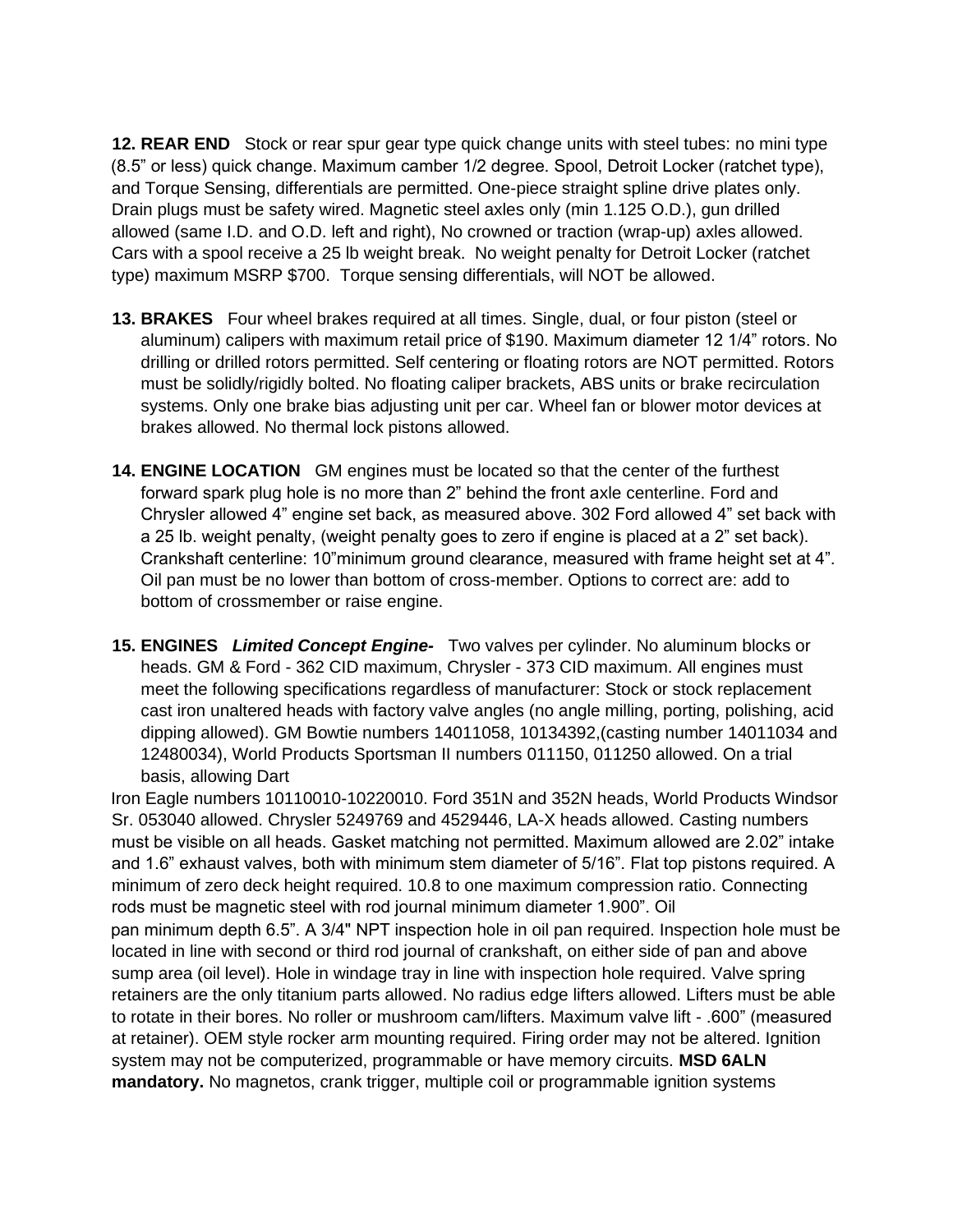allowed. Only one ignition box allowed. Production type steel crankshaft with normal configuration counter weights. No dry-sump or vacuum systems of any kind allowed. External single stage oil pump allowed on Ford engines. OEM type, mechanical fuel pump, in original location, required. If beehive valve springs are used, the competitor may be required to switch valve springs on two valves at time of inspection to conventional springs for valve angle measurements.

**Carburetor:** Holley 4412-2 bbl. only. Holley Ultra series carb. not allowed. The Holley Aluminum (Part #0-4412SA) 500 cfm carburetor is NOT approved. Carburetor Rework Guidelines: Body of Carbs: No polishing, grinding, or drilling of holes allowed. Gasket surfaces may be machined for improved sealing. The choke may be removed, but all screw holes must be permanently sealed. Choke horn may not be removed. Boosters may not be changed, including no additional holes. Height, size, and shape must remain standard to 4412 and unaltered. Venturi area must not be altered in any manner. Casting ring must not be removed. Base plate must not be altered in shape or size. Butterflies must not be thinned or tapered. Screw ends may be cut even with shafts, but screw heads must remain standard. Throttle shafts must remain standard and must not be thinned or cut in any manner. Carburetors metering block must be stock or HP style only. No aftermarket metering blocks permitted. Only (3) three open emulsion holes per side permitted. Any additional emulsion holes must be plugged and nonfunctional. Any attempt to pull outside air other than straight down through the venture is not permitted. Jets may be changed. No dial-a-jet devices. No addition of any material, such as epoxy, may be added to carb or parts except to seal vacated external screw holes. EXCEPTION: epoxy allowed on boosters of 4412-2 bbl at main body. Double throttle return springs required. Air cleaner required. Air boxes allowed with cowl inlet only.

**Carb Adaptor:** 1 5/8" max thickness with gaskets. Original orientation of carb to engine required. Adaptor must be one piece. No part of carb adapter may protrude into intake manifold.

**Intake Manifold:** Edelbrock Victor Jr. 2975 (GM), 2915, 2920 (Chrysler), 2921, 2980, 2981 (Ford). Plenum and port configuration must remain as-produced. No porting modifications, including gasket matching. No spacer/adapter plates between intake manifold and cylinder heads.

**Crate Engine:** Chevy crate engines allowed. All crate engines must be rev controlled to 6700 RPM maximum and equipped with a MSD 6ALN ignition box. Engine set back for each will be as stated above. Carburetor: Holley 650-HP P/N 80541 required. No modifications allowed, no epoxy on boosters. GM 604, must be used as produced. Only permitted updates are 1.6 rockers, 1 5/8" tall carb spacer (as above), and small balancer. Compression can never be greater than 9.6:1. Certification and sealing may be required from REDI or Wegner or Powersource All crate engines: may not be altered from factory specs. Any evidence of tampering with engine components will result in disqualification, confiscation, fine, and suspension for balance of season. Tech staff reserves the right to impound motors for inspection or dyno testing. Factory/Certification Seals may be removed by Officials for tech purposes, allowing for more in-depth technical inspection throughout the season.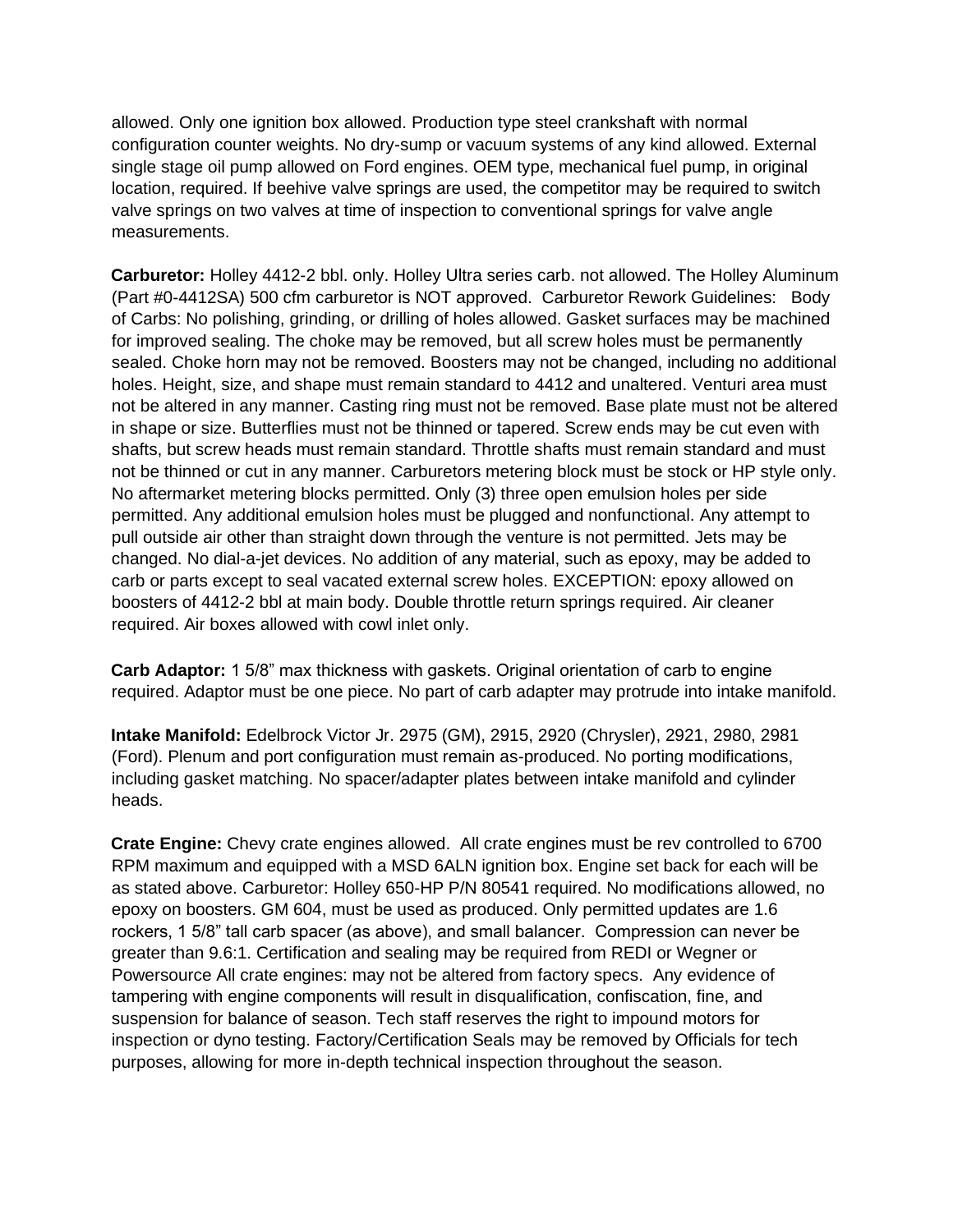**LS Spec Engine:** Wegner Automotive Research 5.3L engine only, must be used as produced. Maximum 3 1/2" set back as measured above. Must use 4412 2 bbl carb with adapter/spacer plate supplied in engine package. This engine package will be run on a trial basis, with base weight of 2860 lbs. Weight or other parameters may be adjusted during the racing season to maintain competitive balance. **Wegner 20 lb. spec plates must be bolted to side of the block, one per side.** All LS Spec engines must be rev controlled to 7400 RPM maximum and equipped with a MSD 6ALN ignition box. Must utilize mandated Schoenfeld 136 LS1 -1 ¾" header. Wegner header 256WAR53HDR allowed, additional weight may be added to cars with this header or Wegner header may be disallowed at any time.

- **16. EXHAUST** Headers allowed on all engines, maximum retail price \$650. No Tri-Y Headers or Merge-Collectors allowed on any engine. No Stingers, inserts, cones, scavenge devices, or any other devices allowed in header collector. NO custom, one of a kind or homemade headers. Cast iron manifolds allowed with no alterations. Exhaust must remain under car body. Must exit behind driver, beneath car, before rearend, pointing downward. All cars 100-decibel maximum measured from middle walkway of grandstands. Add 25 lb for right side exhaust (may be used only 2 times per season).
- **17. CLUTCH, TRANSMISSION & DRIVESHAFT** Standard transmission with all gears operating required. No straight cut gears and counter gear must be driven by input shaft. Madefor-racing clutch required, two disk 5 1/2" minimum. Carbon clutch not permitted. Internal clutch transmissions not allowed. Steel or aluminum driveshaft required, no energy absorbing or carbon fiber driveshafts allowed. Minimum diameter of driveshaft is 2 1/2", with safety hoop required on front half. Driveshaft must be painted a bright reflective color. No shifting allowed on restarts.
- **18. RADIATOR/COOLING** Metal radiator mounted in front of engine, between frame horns. Fan protection and overflow tank located in engine compartment required. Water pump must be stock type in stock location. Antifreeze is not allowed.
- **19. FUEL & FUEL CELL** Fuel cell complete with 1/8"steel can, bladder, foam and rollover valve required. All vents must be valved to eliminate leakage. Fuel cell must be mounted behind rear axle, between frame rails. Rear protection or ASA bar must extend below bumper or frame, be lower than bottom of cell, and be braced back to main frame. Bottom of fuel cell must be min. 10" from the ground. Filler spout: must be accessed through deck lid, may be extended, but not connected to bodywork. Aeroquip or equivalent gas line required, must be located outside driver's compartment in protected location. Oberg fuel shut-off, part # SV0828 (recommended), must be mounted within 12" of fuel cell. Gasoline only, must meet specific gravity of manufacturer. Over tail chassis: max 15 gal. cell (25" x 18" x 10")

**20. BODY & APPEARANCE** ABC 1.0 or earlier template late model body or equivalent only. ABC Next Gen Body IS NOT approved for this division. No Mustang or Camaro bodies allowed. Gen 6 Bodies will NOT be permitted. Minimum roof height 47". Spoiler: Single plane, 5" (measured from deck plane) x 60" (measured across rear) max. Deck height 34.5" max. Body measurements taken with frame height set at 4". All windows must be of Lexan. 12" max vent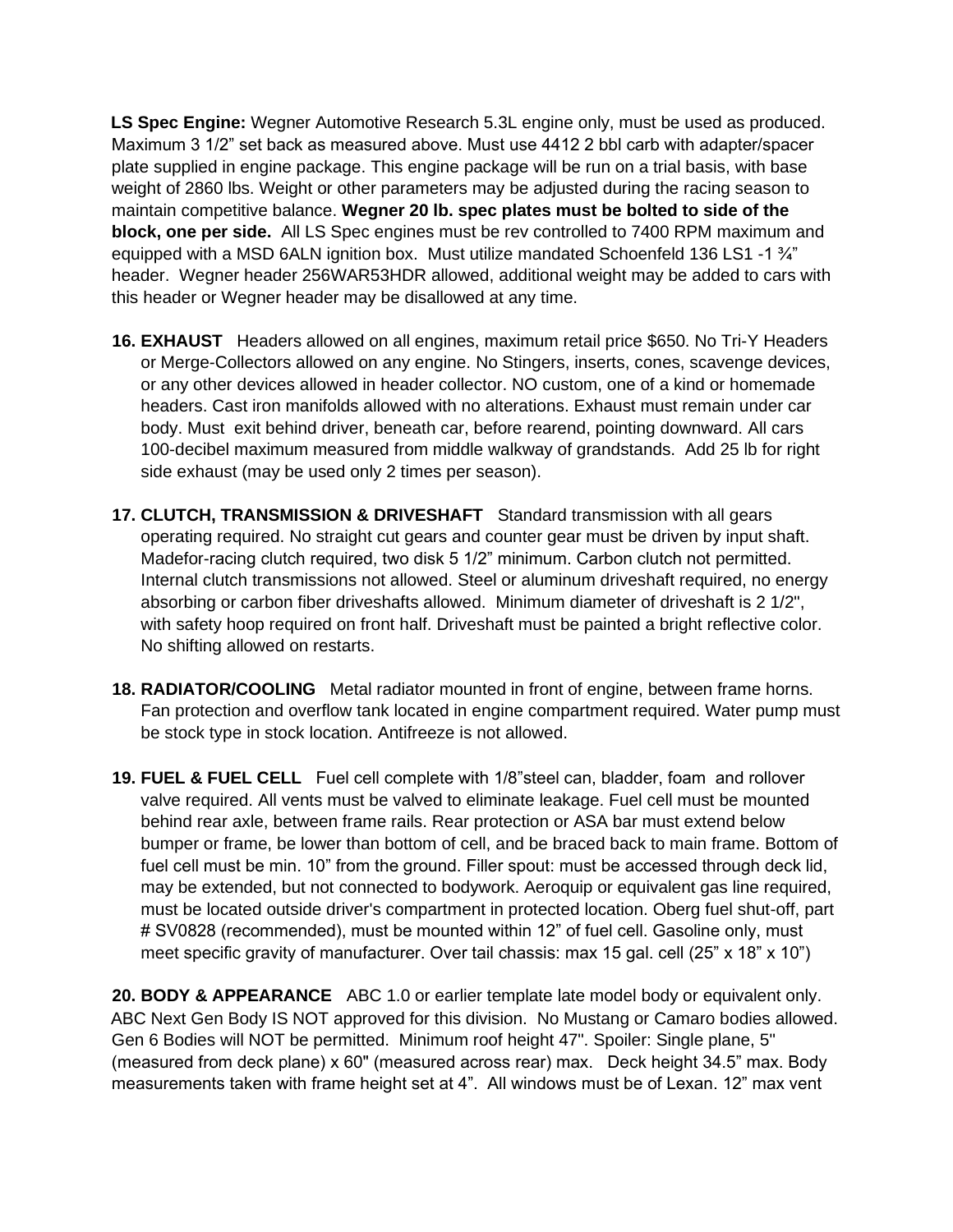(wing) window. No venting cockpit air allowed. Two 3" maximum diameter hoses/ducts allowed for driver cooling. Air box between nose and radiator may have no pieces wider than radiator. No under body air deflectors or panning allowed. All air for ducts and cooling must be pulled from radiator box. Weight penalties may be assessed for bodies not conforming to original ABC guidelines, dimensions, and/or templates. Hoods that utilize hinges must fold back all the way back to the windshield. Cam lock hood supports that hold the hood at 45 degree angle are not allowed (interfere with tech and wrecker personnel).

**21. WEIGHT** All cars - 49% min. front axle, 42% min. right side, with driver (at all times).

| <b>Limited Concept Engine-</b>                | 2825 lbs. |
|-----------------------------------------------|-----------|
| Mopar over 362 CID-                           | 2870 lbs. |
| GM "certified and sealed" Crate, no updates - | 2750 lbs  |
| GM Crate Engine and any permitted updates -   | 2825 lbs  |
| Wegner LS 5.3L spec engine-                   | 2860 lbs. |

Gas allowance for Heats and Features is one pound per lap. Ballast must be painted white and lettered with car number and be readily available for less than \$4 per pound.

- **22. WHEELS** Aftermarket made for racing, steel wheels required. 15"x 8" maximum, minimum weight of 14lbs. Tire pressure bleeders: not allowed, remove from wheels, weld holes shut or add another valve stem. Bleeders discovered at the track, will require wheel removal and installation of 2nd valve stem. This may happen at any time, and may interfere with your hot lap time.
- **23. TIRES** This class will utilize the Hoosier D-800 only. Tire allotment will be done using a tire bank system FOR TEAMS COMPETING WEEKLY AT MIS, with 6 tires for first event of the season, and earning one (1) per week after the second week of your competition. New tires must be run in feature that night. Tires used in competition must be in your tire bank. Week 1 – Must race on 4 new tires from your 6

Week 2 – Must use 2 unused out of original 6 plus two used from week 1

Week 3 – allowed one new which must be raced that event, other 3 from established bank A bonus tire will be allowed after 6<sup>th</sup> week of racing and teams are allowed a total of two new tires (one extra) on double feature nights.

Visiting Cars: If no tire bank established, will be allowed one new tire, two (2) tires measuring 4/32 and one (1) tire measuring 5/32 depth. Chemical treatment (softening) is not allowed.

- **24. RADIOS** All drivers must have a spotter (labeled with car number or driver's name) in the designated spotter area during all racing events. Raceiver required by spotter or driver.
- **25. TOW HOOKS** Tow hooks on front and rear required.
- **26. BATTERY** 12-volt systems max. Batteries must be securely mounted ahead of rear axle, away from fuel cell and lines. Batteries in driving compartment not allowed. Battery (negative post) disconnect switch recommended.